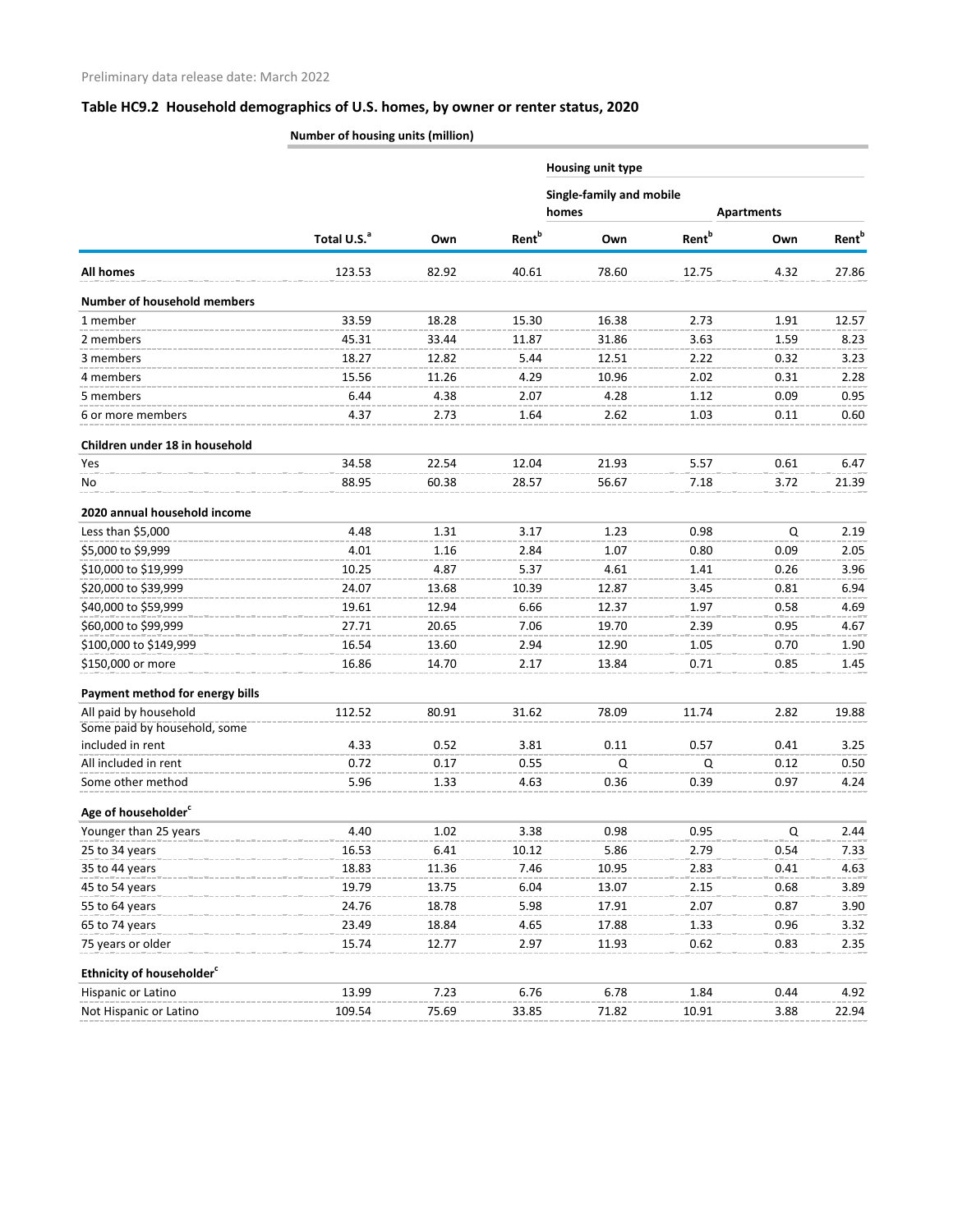# **Table HC9.2 Household demographics of U.S. homes, by owner or renter status, 2020**

**Number of housing units (million)**

|                                                      | Total U.S. <sup>a</sup> |       |                          | <b>Housing unit type</b><br>Single-family and mobile<br>homes<br><b>Apartments</b> |                          |      |                          |  |
|------------------------------------------------------|-------------------------|-------|--------------------------|------------------------------------------------------------------------------------|--------------------------|------|--------------------------|--|
|                                                      |                         |       |                          |                                                                                    |                          |      |                          |  |
|                                                      |                         | Own   | <b>Rent</b> <sup>b</sup> | Own                                                                                | <b>Rent</b> <sup>b</sup> | Own  | <b>Rent</b> <sup>b</sup> |  |
| <b>All homes</b>                                     | 123.53                  | 82.92 | 40.61                    | 78.60                                                                              | 12.75                    | 4.32 | 27.86                    |  |
| Race of householder <sup>c, d</sup>                  |                         |       |                          |                                                                                    |                          |      |                          |  |
| White                                                | 99.99                   | 71.67 | 28.32                    | 68.22                                                                              | 9.25                     | 3.45 | 19.07                    |  |
| Hispanic or Latino                                   | 12.04                   | 6.44  | 5.61                     | 6.07                                                                               | 1.56                     | 0.37 | 4.05                     |  |
| Not Hispanic or Latino                               | 87.94                   | 65.24 | 22.71                    | 62.16                                                                              | 7.69                     | 3.08 | 15.02                    |  |
| <b>Black or African American</b>                     | 12.95                   | 5.44  | 7.51                     | 5.09                                                                               | 2.32                     | 0.35 | 5.19                     |  |
| Hispanic or Latino                                   | 0.63                    | 0.23  | 0.40                     | 0.17                                                                               | 0.09                     | Q    | 0.31                     |  |
| Not Hispanic or Latino                               | 12.32                   | 5.21  | 7.11                     | 4.93                                                                               | 2.23                     | 0.28 | 4.88                     |  |
| Asian                                                | 6.06                    | 3.59  | 2.47                     | 3.16                                                                               | 0.46                     | 0.44 | 2.01                     |  |
| American Indian or Alaska Native                     | 1.08                    | 0.49  | 0.59                     | 0.49                                                                               | 0.21                     | Q    | 0.38                     |  |
| Native Hawaiian or Other Pacific                     |                         |       |                          |                                                                                    |                          |      |                          |  |
| Islander                                             | 0.35                    | 0.16  | 0.19                     | 0.14                                                                               | 0.04                     | Q    | 0.14                     |  |
| More than one race                                   | 3.10                    | 1.56  | 1.54                     | 1.49                                                                               | 0.48                     | 0.07 | 1.06                     |  |
| <b>Employment status of householder</b> <sup>c</sup> |                         |       |                          |                                                                                    |                          |      |                          |  |
| Employed full-time                                   | 57.19                   | 37.41 | 19.78                    | 35.33                                                                              | 6.15                     | 2.09 | 13.63                    |  |
| Employed part-time                                   | 11.08                   | 6.50  | 4.58                     | 6.15                                                                               | 1.43                     | 0.34 | 3.15                     |  |
| Retired                                              | 39.22                   | 31.38 | 7.85                     | 29.80                                                                              | 2.04                     | 1.57 | 5.81                     |  |
| Not employed                                         | 16.03                   | 7.63  | 8.40                     | 7.32                                                                               | 3.14                     | 0.32 | 5.26                     |  |
| <b>Educational attainment of</b>                     |                         |       |                          |                                                                                    |                          |      |                          |  |
| householder <sup>c</sup>                             |                         |       |                          |                                                                                    |                          |      |                          |  |
|                                                      |                         |       |                          |                                                                                    |                          |      |                          |  |
| Less than high school diploma or GED                 | 5.95                    | 2.96  | 2.99                     | 2.86                                                                               | 1.17                     | 0.10 | 1.81                     |  |
| High school diploma or GED                           | 27.21                   | 16.86 | 10.35                    | 16.36                                                                              | 3.79                     | 0.50 | 6.56                     |  |
| Some college or Associate's degree                   | 36.90                   | 24.09 | 12.82                    | 23.20                                                                              | 4.30                     | 0.89 | 8.51                     |  |
| Bachelor's degree                                    | 30.92                   | 21.71 | 9.20                     | 20.38                                                                              | 2.35                     | 1.33 | 6.85                     |  |
| Master's, Professional, or Doctoral                  |                         |       |                          |                                                                                    |                          |      |                          |  |
| degree                                               | 22.56                   | 17.30 | 5.26                     | 15.80                                                                              | 1.14                     | 1.50 | 4.12                     |  |
| <b>Typical number of weekdays</b>                    |                         |       |                          |                                                                                    |                          |      |                          |  |
| someone is at home most or all of                    |                         |       |                          |                                                                                    |                          |      |                          |  |
| the day                                              |                         |       |                          |                                                                                    |                          |      |                          |  |
| 0 days a week                                        | 9.79                    | 5.87  | 3.92                     | 5.48                                                                               | 1.21                     | 0.39 | 2.71                     |  |
| 1 day a week                                         | 3.65                    | 2.04  | 1.61                     | 1.93                                                                               | 0.45                     | 0.11 | 1.15                     |  |
| 2 days a week                                        | 7.28                    | 4.24  | 3.04                     | 4.00                                                                               | 0.72                     | 0.24 | 2.32                     |  |
| 3 days a week                                        | 5.76                    | 3.59  | 2.17                     | 3.34                                                                               | 0.52                     | 0.25 | 1.64                     |  |
| 4 days a week                                        | 4.72                    | 3.00  | 1.72                     | 2.83                                                                               | 0.44                     | 0.17 | 1.28                     |  |
| 5 days a week                                        | 92.33                   | 64.18 | 28.15                    | 61.02                                                                              | 9.40                     | 3.16 | 18.75                    |  |
| Typical number of days someone is                    |                         |       |                          |                                                                                    |                          |      |                          |  |
| working from home                                    |                         |       |                          |                                                                                    |                          |      |                          |  |
| 0 days a week                                        | 87.47                   | 57.56 | 29.91                    | 54.91                                                                              | 9.64                     | 2.65 | 20.27                    |  |
| 1 day a week                                         | 1.73                    | 1.11  | 0.62                     | 1.05                                                                               | 0.17                     | Q    | 0.45                     |  |
| 2 days a week                                        | 2.09                    | 1.59  | 0.49                     | 1.47                                                                               | 0.16                     | 0.13 | 0.33                     |  |
| 3 days a week                                        | 2.54                    | 1.84  | 0.70                     | 1.76                                                                               | 0.24                     | 0.08 | 0.47                     |  |
| 4 days a week                                        | 2.17                    | 1.53  | 0.63                     | 1.44                                                                               | 0.16                     | 0.10 | 0.48                     |  |
| 5 or more days a week                                | 27.54                   | 19.29 | 8.25                     | 17.98                                                                              | 2.39                     | 1.31 | 5.86                     |  |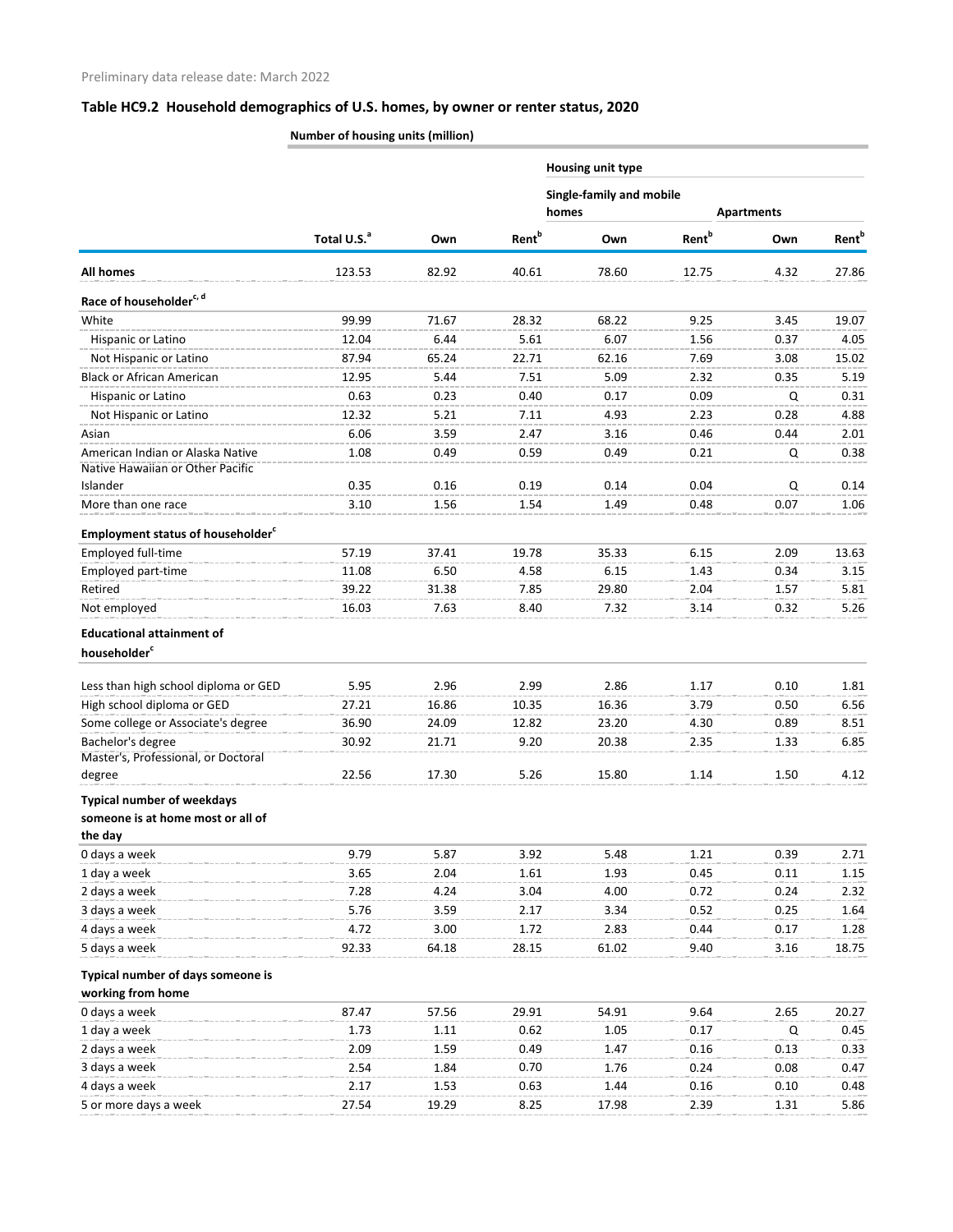#### **Table HC9.2 Household demographics of U.S. homes, by owner or renter status, 2020**

|                  | <b>Number of housing units (million)</b> |       |                          |                                   |                          |      |                          |  |
|------------------|------------------------------------------|-------|--------------------------|-----------------------------------|--------------------------|------|--------------------------|--|
|                  | Total U.S. <sup>a</sup>                  |       |                          | <b>Housing unit type</b>          |                          |      |                          |  |
|                  |                                          |       |                          | Single-family and mobile<br>homes | <b>Apartments</b>        |      |                          |  |
|                  |                                          | Own   | <b>Rent</b> <sup>b</sup> | Own                               | <b>Rent</b> <sup>b</sup> | Own  | <b>Rent</b> <sup>b</sup> |  |
| <b>All homes</b> | 123.53                                   | 82.92 | 40.61                    | 78.60                             | 12.75                    | 4.32 | 27.86                    |  |

Source: U.S. Energy Information Administration, Office of Energy Demand and Integrated Statistics, Form EIA-457A of the *2020 Residential Energy Consumption Survey* 

Notes: Because of rounding, data may not sum to totals. See RECS Terminology for definition of terms used in these tables.

<sup>a</sup> Total U.S. includes all primary occupied housing units in the 50 states and the District of Columbia. Vacant housing units, seasonal units, second homes, military houses, and group quarters are excluded.

*b* Rented includes households that occupy their primary housing unit without paying rent.

 $\textdegree$ These characteristics refer to the householder that completed the RECS questionnaire.

d Householders could select more than one racial category to describe themselves. These householders are only included as *more than one race* .

Q = Data withheld because either the relative standard error (RSE) was greater than 50% or fewer than 10 households in reporting sample.

N = No households in reporting sample.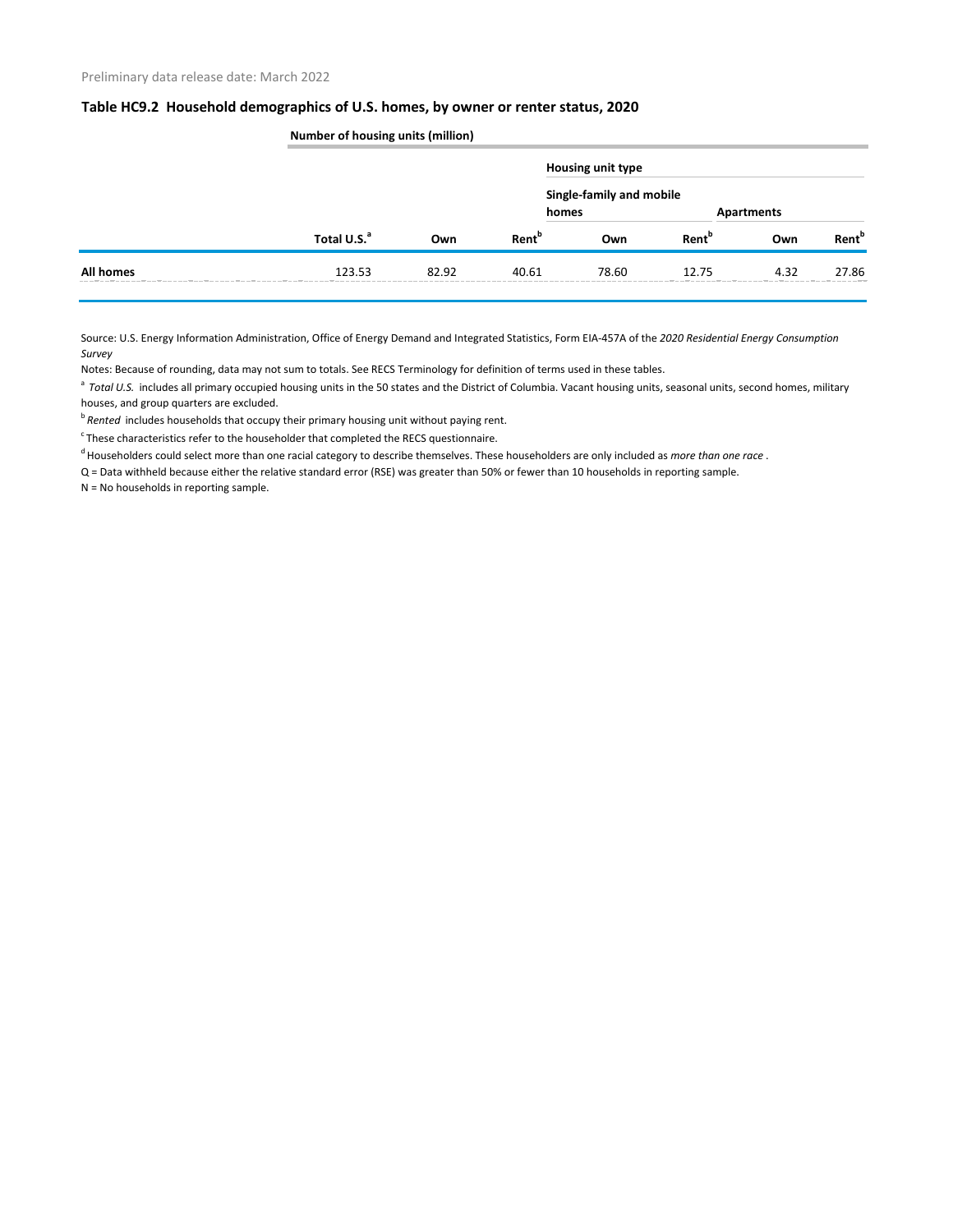**Relative standard errors (RSEs) for Table HC9.2 Household demographics of U.S. homes, by owner or renter status, 2020**

## **RSEs for number of housing units**

|                                       |                         |       |                          | <b>Housing unit type</b> |                                                        |       |                          |  |  |
|---------------------------------------|-------------------------|-------|--------------------------|--------------------------|--------------------------------------------------------|-------|--------------------------|--|--|
|                                       |                         |       |                          |                          | Single-family and mobile<br>homes<br><b>Apartments</b> |       |                          |  |  |
|                                       |                         |       |                          |                          |                                                        |       |                          |  |  |
|                                       | Total U.S. <sup>a</sup> | Own   | <b>Rent</b> <sup>b</sup> | Own                      | <b>Rent</b> <sup>b</sup>                               | Own   | <b>Rent</b> <sup>b</sup> |  |  |
| All homes                             | 0.00                    | 0.42  | 0.86                     | 0.35                     | 2.15                                                   | 4.13  | 0.64                     |  |  |
| <b>Number of household members</b>    |                         |       |                          |                          |                                                        |       |                          |  |  |
| 1 member                              | 1.25                    | 1.95  | 1.85                     | 2.04                     | 4.54                                                   | 6.79  | 2.10                     |  |  |
| 2 members                             | 1.15                    | 1.35  | 2.66                     | 1.30                     | 4.13                                                   | 8.73  | 2.99                     |  |  |
| 3 members                             | 1.87                    | 2.29  | 4.05                     | 2.20                     | 5.26                                                   | 16.49 | 5.07                     |  |  |
| 4 members                             | 2.08                    | 2.45  | 4.48                     | 2.43                     | 6.09                                                   | 19.44 | 6.90                     |  |  |
| 5 members                             | 4.12                    | 4.61  | 7.57                     | 4.59                     | 7.94                                                   | 33.79 | 12.69                    |  |  |
| 6 or more members                     | 4.58                    | 6.06  | 7.95                     | 6.12                     | 11.41                                                  | 32.82 | 15.33                    |  |  |
| Children under 18 in household        |                         |       |                          |                          |                                                        |       |                          |  |  |
| Yes                                   | 1.29                    | 1.60  | 2.69                     | 1.53                     | 3.88                                                   | 12.05 | 3.64                     |  |  |
| No                                    | 0.50                    | 0.73  | 1.42                     | 0.67                     | 2.99                                                   | 4.47  | 1.42                     |  |  |
| 2020 annual household income          |                         |       |                          |                          |                                                        |       |                          |  |  |
| Less than \$5,000                     | 4.63                    | 9.92  | 5.10                     | 9.24                     | 8.74                                                   | 42.22 | 6.88                     |  |  |
| \$5,000 to \$9,999                    | 5.53                    | 8.33  | 6.94                     | 8.15                     | 11.13                                                  | 33.39 | 7.43                     |  |  |
| \$10,000 to \$19,999                  | 3.21                    | 4.08  | 4.69                     | 3.97                     | 6.80                                                   | 19.07 | 5.94                     |  |  |
| \$20,000 to \$39,999                  | 1.98                    | 2.21  | 3.03                     | 2.22                     | 4.75                                                   | 12.97 | 3.88                     |  |  |
| \$40,000 to \$59,999                  | 1.83                    | 2.18  | 3.47                     | 2.22                     | 6.56                                                   | 12.99 | 4.58                     |  |  |
| \$60,000 to \$99,999                  | 1.58                    | 1.82  | 3.57                     | 1.75                     | 6.57                                                   | 10.21 | 4.44                     |  |  |
| \$100,000 to \$149,999                | 1.83                    | 1.98  | 5.07                     | 1.97                     | 9.96                                                   | 12.95 | 7.26                     |  |  |
| \$150,000 or more                     | 1.93                    | 2.05  | 6.12                     | 2.23                     | 9.83                                                   | 9.90  | 8.09                     |  |  |
| Payment method for energy bills       |                         |       |                          |                          |                                                        |       |                          |  |  |
| All paid by household                 | 0.28                    | 0.41  | 1.24                     | 0.36                     | 2.27                                                   | 5.30  | 1.58                     |  |  |
| Some paid by household, some          |                         |       |                          |                          |                                                        |       |                          |  |  |
| included in rent                      | 4.79                    | 14.97 | 5.24                     | 34.27                    | 11.07                                                  | 15.81 | 5.93                     |  |  |
| All included in rent                  | 12.26                   | 28.19 | 14.15                    | 44.54                    | 41.02                                                  | 32.79 | 15.03                    |  |  |
| Some other method                     | 3.94                    | 8.65  | 4.54                     | 16.40                    | 12.78                                                  | 10.07 | 4.79                     |  |  |
| Age of householder <sup>c</sup>       |                         |       |                          |                          |                                                        |       |                          |  |  |
| Younger than 25 years                 | 5.46                    | 8.07  | 6.04                     | 8.06                     | 9.16                                                   | 50.55 | 7.44                     |  |  |
| 25 to 34 years                        | 2.18                    | 3.05  | 3.04                     | 3.01                     | 4.73                                                   | 15.21 | 3.63                     |  |  |
| 35 to 44 years                        | 2.06                    | 2.50  | 3.58                     | 2.50                     | 5.59                                                   | 17.03 | 4.47                     |  |  |
| 45 to 54 years                        | 2.05                    | 2.09  | 3.99                     | 2.17                     | 6.11                                                   | 11.75 | 4.99                     |  |  |
| 55 to 64 years                        | 1.65                    | 1.89  | 3.82                     | 1.84                     | 6.24                                                   | 11.95 | 4.79                     |  |  |
| 65 to 74 years                        | 1.90                    | 1.88  | 5.50                     | 1.94                     | 9.38                                                   | 10.11 | 6.60                     |  |  |
| 75 years or older                     | 1.99                    | 2.25  | 5.26                     | 2.33                     | 14.36                                                  | 10.77 | 5.17                     |  |  |
| Ethnicity of householder <sup>c</sup> |                         |       |                          |                          |                                                        |       |                          |  |  |
| Hispanic or Latino                    | 2.50                    | 3.56  | 3.57                     | 3.41                     | 7.59                                                   | 18.72 | 4.26                     |  |  |
| Not Hispanic or Latino                | 0.32                    | 0.54  | 1.05                     | 0.48                     | 2.39                                                   | 4.75  | 1.00                     |  |  |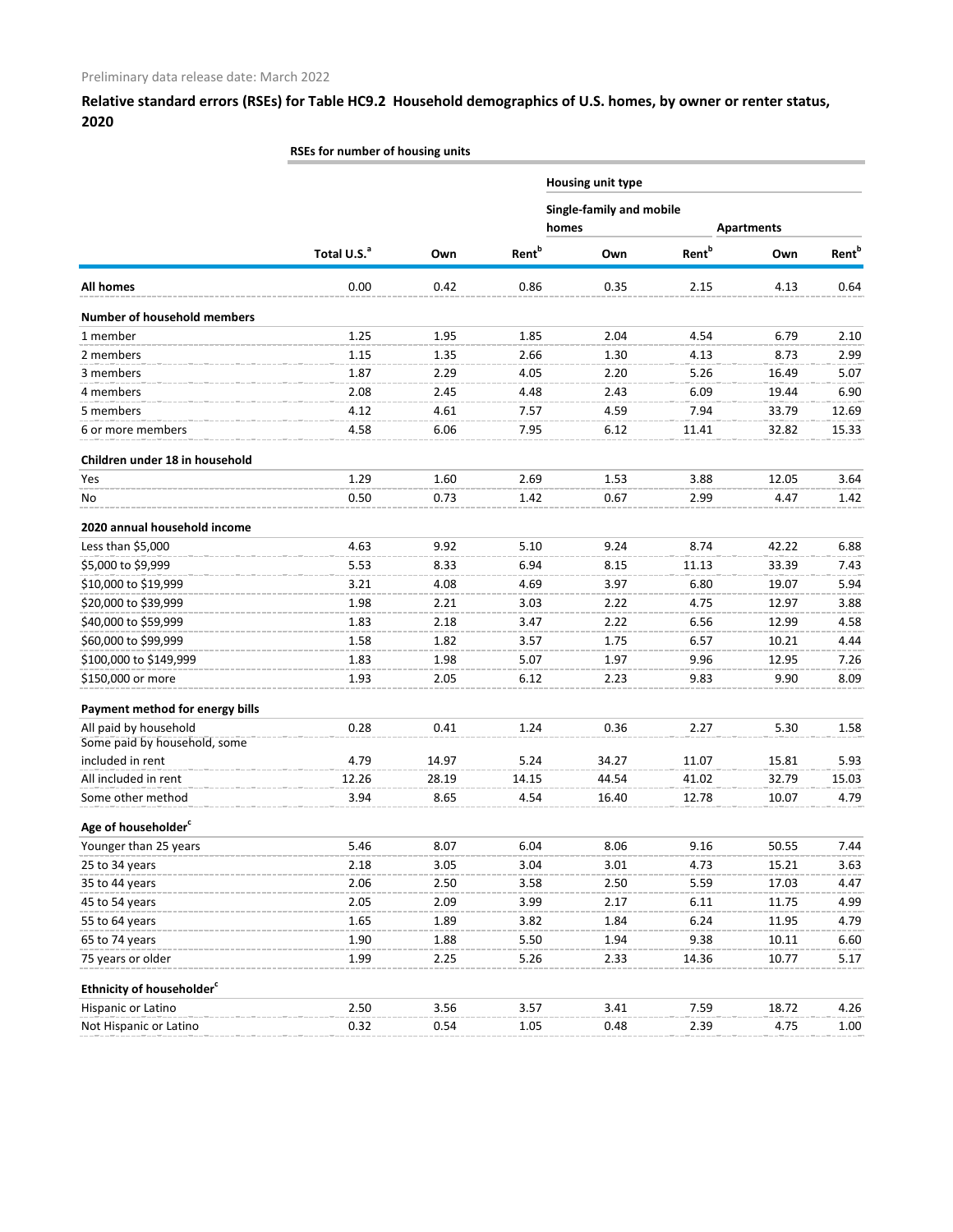**Relative standard errors (RSEs) for Table HC9.2 Household demographics of U.S. homes, by owner or renter status, 2020**

## **RSEs for number of housing units**

|                                                                      |                         |       |                   | <b>Housing unit type</b><br>Single-family and mobile<br>homes<br><b>Apartments</b> |                          |        |                          |  |
|----------------------------------------------------------------------|-------------------------|-------|-------------------|------------------------------------------------------------------------------------|--------------------------|--------|--------------------------|--|
|                                                                      | Total U.S. <sup>a</sup> |       |                   |                                                                                    |                          |        |                          |  |
|                                                                      |                         | Own   | Rent <sup>b</sup> | Own                                                                                | <b>Rent</b> <sup>b</sup> | Own    | <b>Rent</b> <sup>b</sup> |  |
| <b>All homes</b>                                                     | 0.00                    | 0.42  | 0.86              | 0.35                                                                               | 2.15                     | 4.13   | 0.64                     |  |
| Race of householder <sup>c, d</sup>                                  |                         |       |                   |                                                                                    |                          |        |                          |  |
| White                                                                | 0.37                    | 0.58  | 1.14              | 0.53                                                                               | 2.46                     | 5.17   | 1.39                     |  |
| Hispanic or Latino                                                   | 2.92                    | 4.14  | 4.25              | 3.99                                                                               | 8.14                     | 19.02  | 5.16                     |  |
| Not Hispanic or Latino                                               | 0.48                    | 0.62  | 1.48              | 0.59                                                                               | 2.90                     | 5.71   | 1.92                     |  |
| <b>Black or African American</b>                                     | 2.23                    | 3.31  | 3.35              | 3.69                                                                               | 5.48                     | 16.09  | 4.39                     |  |
| Hispanic or Latino                                                   | 14.07                   | 21.57 | 18.59             | 25.42                                                                              | 32.16                    | 45.94  | 20.97                    |  |
| Not Hispanic or Latino                                               | 2.34                    | 3.46  | 3.44              | 3.74                                                                               | 5.62                     | 18.46  | 4.35                     |  |
| Asian                                                                | 3.04                    | 5.07  | 5.61              | 5.09                                                                               | 12.34                    | 15.72  | 7.10                     |  |
| American Indian or Alaska Native<br>Native Hawaiian or Other Pacific | 9.55                    | 11.99 | 14.55             | 12.04                                                                              | 21.11                    | 100.27 | 18.86                    |  |
| Islander                                                             | 15.09                   | 22.18 | 24.80             | 22.61                                                                              | 41.44                    | 90.78  | 29.00                    |  |
| More than one race                                                   | 4.87                    | 6.53  | 7.51              | 6.86                                                                               | 10.73                    | 34.25  | 9.75                     |  |
| Employment status of householder <sup>c</sup>                        |                         |       |                   |                                                                                    |                          |        |                          |  |
| Employed full-time                                                   | 0.93                    | 1.16  | 1.85              | 1.19                                                                               | 3.28                     | 6.84   | 2.12                     |  |
| Employed part-time                                                   | 2.68                    | 3.73  | 3.86              | 4.09                                                                               | 7.26                     | 17.92  | 4.73                     |  |
| Retired                                                              | 1.09                    | 1.21  | 3.31              | 1.24                                                                               | 7.57                     | 6.14   | 3.59                     |  |
| Not employed                                                         | 2.19                    | 3.14  | 3.33              | 3.22                                                                               | 5.22                     | 20.83  | 3.86                     |  |
| <b>Educational attainment of</b>                                     |                         |       |                   |                                                                                    |                          |        |                          |  |
| householder <sup>c</sup>                                             |                         |       |                   |                                                                                    |                          |        |                          |  |
| Less than high school diploma or GED                                 | 3.98                    | 5.91  | 6.58              | 5.79                                                                               | 8.66                     | 34.83  | 9.01                     |  |
| High school diploma or GED                                           | 1.73                    | 1.77  | 3.06              | 1.80                                                                               | 4.99                     | 18.02  | 3.86                     |  |
| Some college or Associate's degree                                   | 1.39                    | 1.61  | 2.30              | 1.60                                                                               | 4.16                     | 10.35  | 3.37                     |  |
| Bachelor's degree                                                    | 1.57                    | 1.55  | 3.77              | 1.51                                                                               | 6.09                     | 7.64   | 4.41                     |  |
| Master's, Professional, or Doctoral                                  |                         |       |                   |                                                                                    |                          |        |                          |  |
| degree                                                               | 2.03                    | 2.28  | 4.36              | 2.28                                                                               | 8.35                     | 8.16   | 5.36                     |  |
| <b>Typical number of weekdays</b>                                    |                         |       |                   |                                                                                    |                          |        |                          |  |
| someone is at home most or all of                                    |                         |       |                   |                                                                                    |                          |        |                          |  |
| the day                                                              |                         |       |                   |                                                                                    |                          |        |                          |  |
| 0 days a week                                                        | 2.45                    | 3.34  | 4.53              | 3.61                                                                               | 7.30                     | 18.59  | 5.99                     |  |
| 1 day a week                                                         | 5.45                    | 6.95  | 8.30              | 6.95                                                                               | 13.52                    | 38.40  | 9.86                     |  |
| 2 days a week                                                        | 3.18                    | 3.59  | 6.27              | 3.78                                                                               | 10.49                    | 25.26  | 7.52                     |  |
| 3 days a week                                                        | 3.71                    | 4.49  | 6.87              | 4.69                                                                               | 11.27                    | 20.44  | 7.29                     |  |
| 4 days a week                                                        | 4.00                    | 4.64  | 8.11              | 4.74                                                                               | 13.48                    | 28.46  | 9.78                     |  |
| 5 days a week                                                        | 0.51                    | 0.75  | 1.46              | 0.72                                                                               | 2.81                     | 5.13   | 1.76                     |  |
| Typical number of days someone is                                    |                         |       |                   |                                                                                    |                          |        |                          |  |
| working from home                                                    |                         |       |                   |                                                                                    |                          |        |                          |  |
| 0 days a week                                                        | 0.44                    | 0.69  | 1.17              | 0.67                                                                               | 2.55                     | 5.26   | 1.33                     |  |
| 1 day a week                                                         | 7.15                    | 8.76  | 11.77             | 8.70                                                                               | 19.68                    | 46.50  | 15.79                    |  |
| 2 days a week                                                        | 6.62                    | 7.24  | 14.16             | 7.29                                                                               | 23.41                    | 33.15  | 16.96                    |  |
| 3 days a week                                                        | 4.70                    | 5.27  | 12.12             | 5.49                                                                               | 17.47                    | 35.12  | 16.52                    |  |
| 4 days a week                                                        | 5.55                    | 6.76  | 12.88             | 7.50                                                                               | 19.61                    | 30.99  | 16.39                    |  |
| 5 or more days a week                                                | 1.41                    | 1.81  | 3.38              | 1.72                                                                               | 6.74                     | 8.68   | 4.13                     |  |
|                                                                      |                         |       |                   |                                                                                    |                          |        |                          |  |